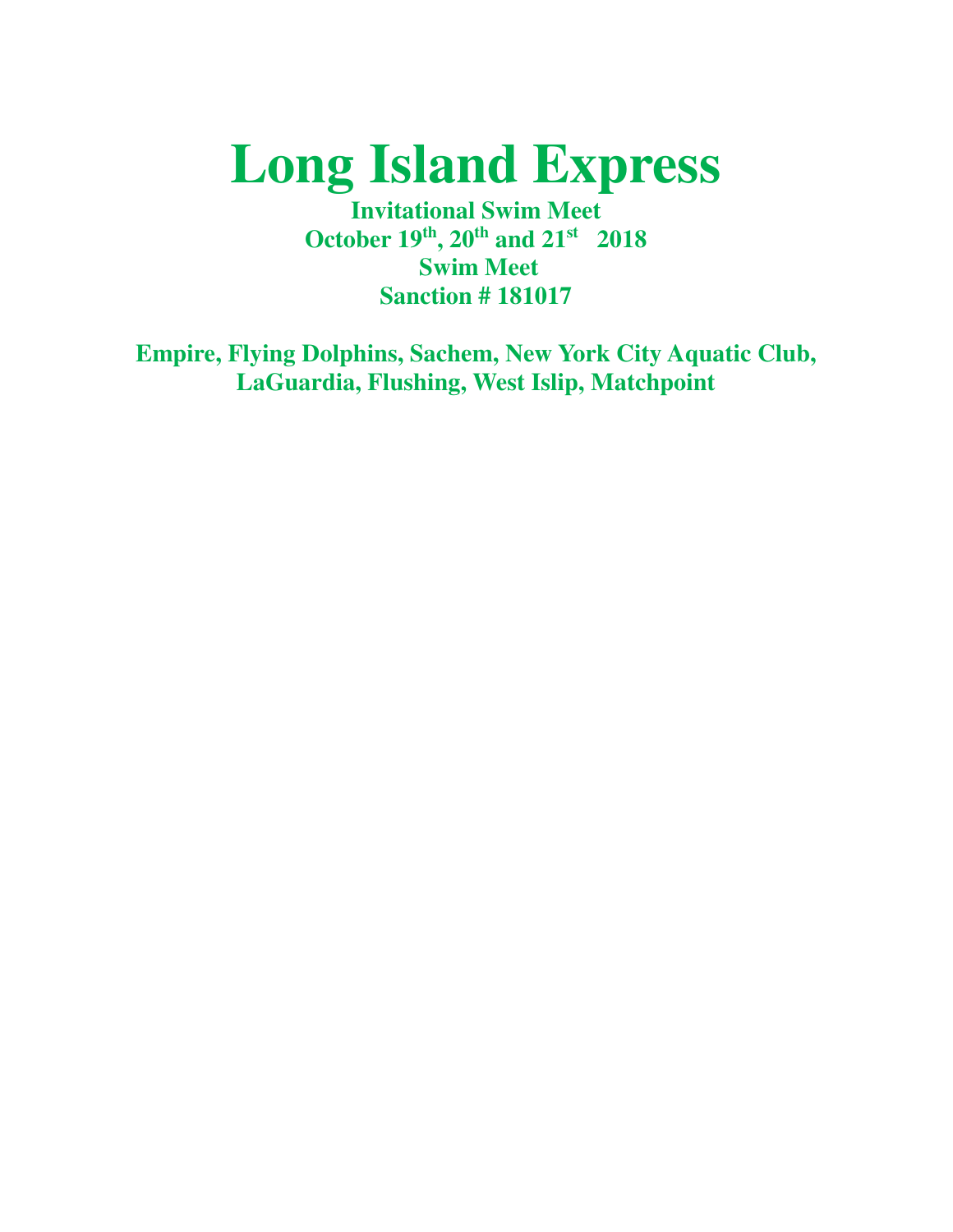# LIE Octoberfest **October 19th 20th 21st , 2018**

**SANCTION:** Held under the sanction of USA Swimming/Metropolitan Swimming, Inc., **# 181017** TT sanction 181058

- **LOCATION: Hofstra University**
- **FACILITY: 8 Lane 50 meter facility with Colorado timing system** The pool **has been** certified in accordance with Article 104.2.2C (4) The depth is 5.0 feet in the shallow end and 15.0 feet in the deep end.
- **SESSIONS: Friday 13-14 15-18 Warm-up 4:00 Start 5:00 Friday Session 2 – Start 15 minutes after the end of event 12 Saturday and Sunday 11-12, 13-14 8:00 Warm-up 9:00 Start Saturday and Sunday 10 and under, Open 2:00 warm-up 3:00 start**
- **FORMAT: Timed finals Deck seeding will be in place**
- **ELIGIBILIT Y:** Open to all Invited USA Swimming/Metropolitan Swimming Inc. registered swimmers. All swimmers participating in this meet must be registered by the first day of the meet. Age on Oct 19<sup>th</sup>, 2018 will determine age for the entire meet.
- **DISABILITY SWIMMER** Swimmers with disabilities are encouraged to attend. Contact the meet director if you need special consideration.
- **S:** The athlete (or the athlete's coach) is also responsible for notifying the meet referee of any disability prior to the competition.
- **ENTRIES: 4 Entries per day for 12 and unders - 3 Entries per day for 13 and overs will be permitted. The 500's will be cut by time. Entries will be cut on a first come first serve basis. Hy-Tek entries only.**

U.S. Mail Entries/Payment to: **Robert Ortof 28-01 202 Street Bayside NY 11360** Email Entries/Confirm Entry Receipt: **ROrtof@nyc.rr.com Signature waiver for express mailed entries**

**DEADLINE: Entries must be received by : Oct 4, 2018 For Metro teams and October 8 for non Metro teams**

> An email confirming receipt of entries if you provide an email contact. Please contact Meet Director if you do not receive such a report within 2 days of your original email.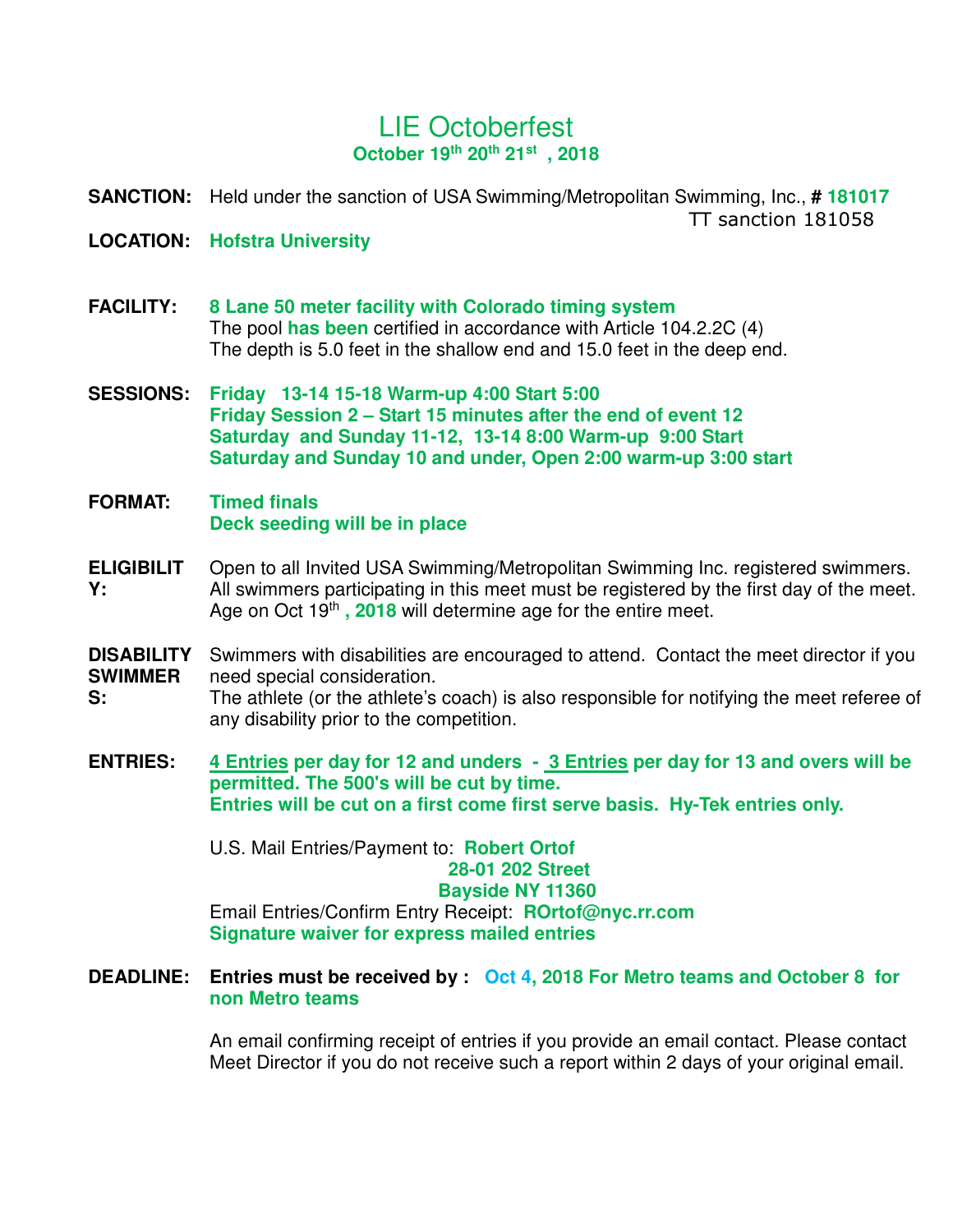**ENTRY**  An entry fee of \$5.**00** per individual event must accompany the entries.

**FEE:** Make check payable to: **Long Island Express LTD** Payment must be received by Oct 12th **, 2017** for email entries. Payment must be included with all mail entries. Failure to pay entry fees by this deadline could result in teams being barred from the meet.

## **WARM-UP: General warm-up will be in place**

- **SCRATCHE** Coaches will be given scratch sheets upon check-in for each session. All scratches are **S:** due no later than 30 minutes prior to the start of the session. Coaches are asked to indicate clearly individual events scratches and which swimmers will not be participating in the session.
- **COACHES:** In accordance with Metropolitan Swimming Inc. Policy, only those coaches who display current, valid USA Swimming credentials will be permitted to act in a coaching capacity at this meet. Coaches who do not possess these credentials will be required to leave the deck area.
- **AWARDS: Medals will be given 1-3 and ribbons 4-8**
- **OFFICIALS : Meet Referee**: Larry Sheinberg jlinvestigationsny@gmail.com Officials wishing to volunteer should contact Meet Referee by October 3**, 2018**

## **MEET**

| NEE I<br><b>DIRECTOR:</b><br><b>ADMIN REF</b><br><b>RULES:</b> | Robert Ortof - Rortof@nyc.rr.com<br><b>Rick Ferriola and Gil Smith</b><br>The current USA Swimming Rules and Regulations will apply.<br>The USA Swimming Code of Conduct is in effect for the duration of the meet.<br>The overhead start procedure may be used at the discretion of the meet Referee.                                           |
|----------------------------------------------------------------|--------------------------------------------------------------------------------------------------------------------------------------------------------------------------------------------------------------------------------------------------------------------------------------------------------------------------------------------------|
| <b>SAFETY:</b>                                                 | Metropolitan Safety and Warm-up procedures will be in effect. Marshals will be present<br>throughout warm-ups and competition, and have the authority to remove, with the<br>concurrence of the meet Referee, any swimmer, coach, club, or spectator for failure to<br>follow the safety rules.                                                  |
| <b>Drones</b>                                                  | "Operation of a drone, or any other flying apparatus, is prohibited over the venue (pools, athlete/coach areas,<br>spectator areas and open ceiling locker rooms) any time athletes, coaches, officials and/or spectators are present."                                                                                                          |
| <b>STARTING</b><br><b>RULE</b><br><b>COMPLIAN</b><br><b>CE</b> | Any swimmer entered in the meet must be certified by a USA Swimming member coach as being proficient in<br>performing a racing start or must start each race from within the water. When unaccompanied by a member-coach,<br>it is the responsibility of the swimmer or the swimmer's legal guardian to ensure compliance with this requirement. |
| <b>Deck</b><br>Changing                                        | Deck changes are prohibited !!                                                                                                                                                                                                                                                                                                                   |
| <b>Audio</b>                                                   | Use of Audio and visual recording devices, including a cell phone is not permitted<br>behind the blocks, in changing area, rest rooms or lockers. - Art 202.3 and 202.4                                                                                                                                                                          |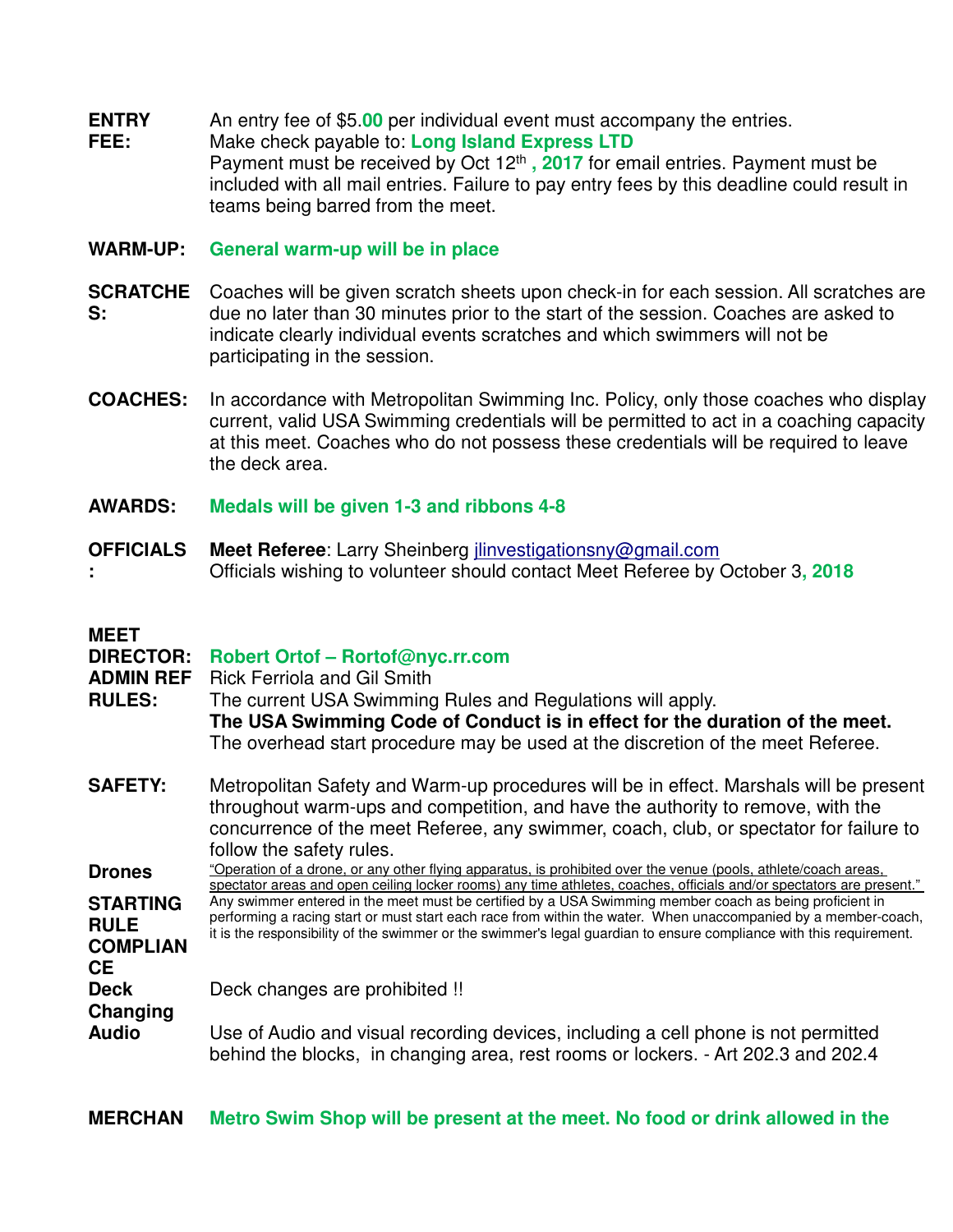**TS: building.**

**h** 

**PARKING: Parking immediately adjacent to facility.**

**DIRECTION LIE (495) to Exit 38 (Northern State Parkway) East, to the Meadowbrook Parkway S: Exit 31 A. Stay on Meadowbrook Parkway until Exit M4 (sign reads Hempstead and Coliseum (travel west) to Main gate (opposite Dunkin Donuts) – enter main gate and turn right at the stop sign at first major intersection – pool facility will be directly in front of you at first stop sign.**

## **Friday October 19th**

**Warm-up 4:00 PM Start 5:00 PM** 

| <b>Session 1</b> |                     |             |
|------------------|---------------------|-------------|
| Girls            | <b>Event</b>        | <b>Boys</b> |
|                  | 10 & under 200 Free | 2           |
| 3                | 11/12 200 Free      |             |
| 5                | 13-14 400 IM        |             |
|                  | Open 400 IM         | 8           |
| 9                | 10 and under 200 IM | 10          |
| 11               | 11/12 200 IM        | 12          |
|                  |                     |             |
|                  |                     |             |
|                  |                     |             |

#### **15 minute break**

#### **Session 2**

| 13*   | 13-14 500 Free | . A*  |
|-------|----------------|-------|
| $15*$ | Open 500 free  | $16*$ |

 **Cut off Evt 13-14 6:00.00 Evt 15 5:45.00 Evt 16 5:30.00**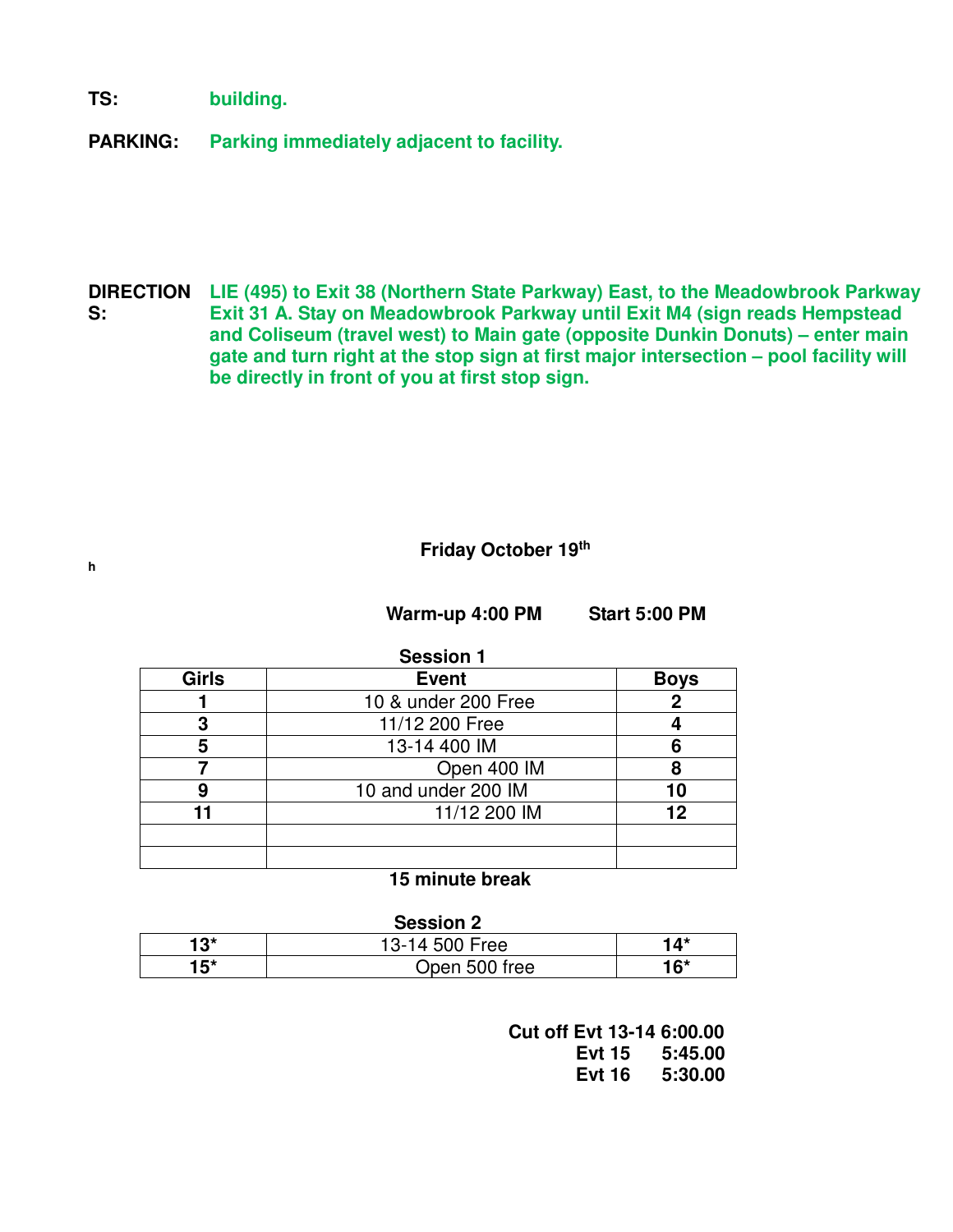# **Saturday Oct 20th**

#### **Warm-up 8:00 AM Start 9:00 AM**

| Girls | <b>Event</b>     | <b>Boys</b> |
|-------|------------------|-------------|
| 17    | 13-14 100 Free   | 18          |
| 19    | 11/12 50 Free    | 20          |
| 21    | 13-14 200 Back   | 22          |
| 23    | 11/12 100 Back   | 24          |
| 25    | 13-14 100 Fly    | 26          |
| 27    | 11/12 50 Fly     | 28          |
| 29    | 13-14 100 Breast | 30          |
| 31    | 11/12 100 Breast | 32          |
| $33*$ | 13-14 200 IM     | $*34$       |
|       |                  |             |

\*Cut off time 3:00

## **Saturday October 20<sup>h</sup>**

# **Warm-up 2:00 PM Start 3:00 PM**

| <b>Girls</b> | <b>Event</b>            | <b>Boys</b> |
|--------------|-------------------------|-------------|
| 35           | Open 100 Free           | 36          |
| 37           | 10 and under 50 Free    | 38          |
| 39           | Open 200 Back           | 40          |
| 41           | 10 and under 100 Back   | 42          |
| 43           | Open 100 Fly            | 44          |
| 45           | 10 and under 50 Fly     | 46          |
| 47           | Open 100 Breast         | 48          |
| 49           | 10 and under 100 breast | 50          |
| $51*$        | Open 200 IM             | $*52$       |
|              |                         |             |

\*Cut off time 2:45